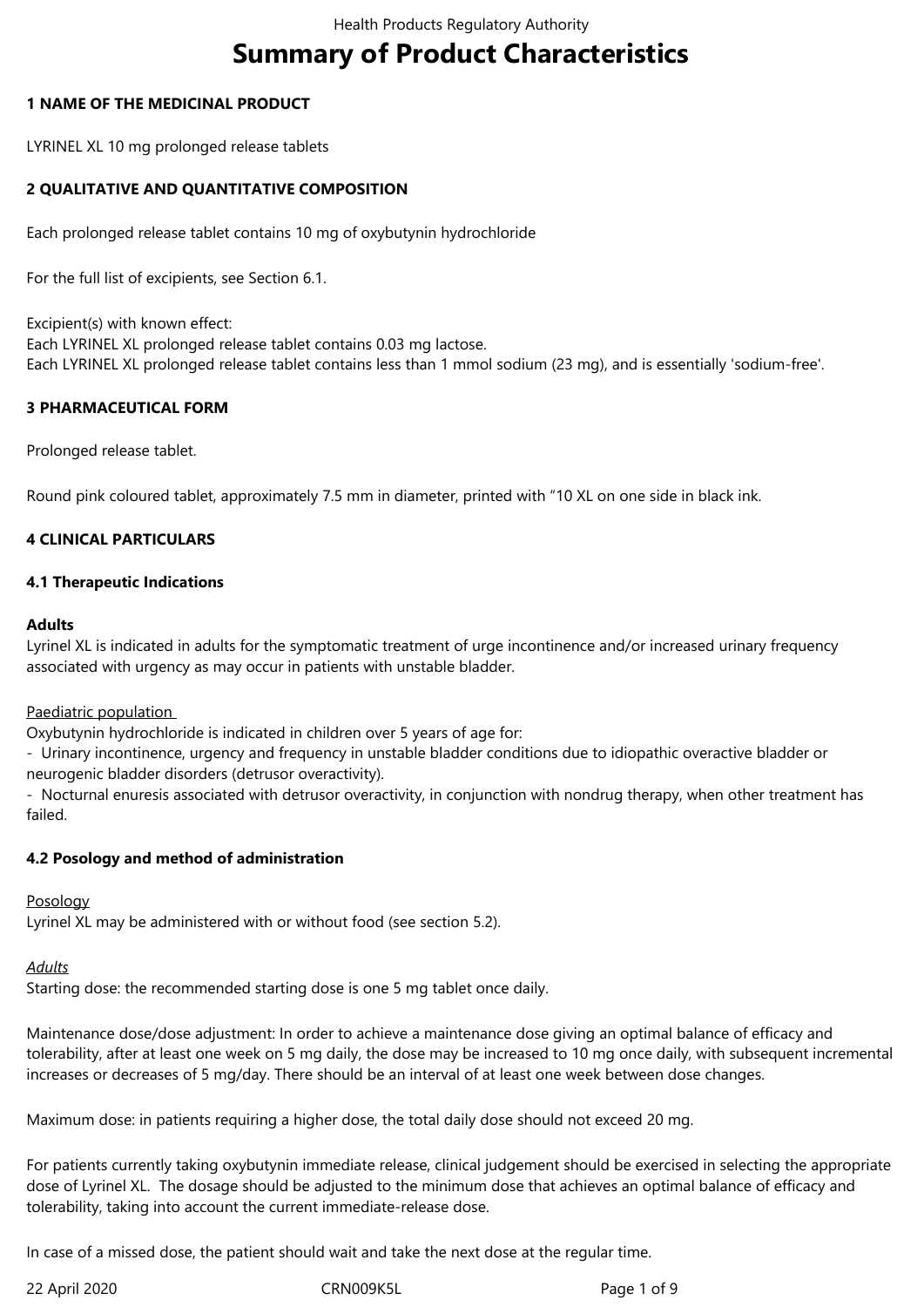# *Elderly*

No dosage adjustment is necessary in elderly patients.

*Paediatric population Children over the age of 5 years*

Initial dose of 5 mg once a day increased in 5mg increments up to a maximum of 15 mg once a day.

Lyrinel XL should not be used in children below age of 5 years, because safety and efficacy have not been established (see sections 5.1 and 5.2).

# Method of administration

Lyrinel XL must be swallowed whole with the aid of liquid, and must not be chewed, divided, or crushed because the tablet is formulated to provide prolonged release.

Patients should be advised that the tablet membrane may pass through the gastrointestinal tract unchanged. This has no bearing on the efficacy of the product.

# **4.3 Contraindications**

- Hypersensitivity to the active substance(s) or to any of the excipients listed in section 6.1
- Narrow-angle glaucoma or shallow anterior chamber
- Myasthenia gravis
- Urinary retention
- Gastrointestinal obstructive disorder, paralytic ileus or intestinal atony
- Severe ulcerative colitis
- Toxic megacolon
- Urinary frequency and nocturia due to heart or renal failure
- Porphyria

# **4.4 Special warnings and precautions for use**

Oxybutynin is associated with anticholinergic central nervous system (CNS) effects (See section 4.8). Anticholinergic CNS effects (e g , hallucinations, agitation, confusion, somnolence) have been reported; monitoring recommended especially in first few months after initiating therapy or increasing the dose; consider discontinuing therapy or reducing the dose if anticholinergic CNS effects develop.

Angioedema of the face, lips, tongue and/or larynx has been reported with oxybutynin. In some cases, angioedema occurred after the first dose. Angioedema associated with upper airway swelling has the potential to become life-threatening. If involvement of tongue, hypopharynx, or larynx occurs, oxybutynin should be promptly discontinued and appropriate therapy and/or measures necessary to ensure a patent airway should be promptly provided.

Oxybutynin should be given with caution in patients with the following conditions:

- hepatic or renal impairment

- clinically significant bladder outflow obstruction since anticholinergic drugs may aggravate bladder outflow and cause retention (see section 4.3)

- autonomic neuropathy
- Parkinson's disease

- gastrointestinal disorders: Anticholinergic medicinal products may decrease gastrointestinal motility and should be used with caution in

patients with gastrointestinal obstructive disorders, intestinal atony and ulcerative colitis (see section 4.3)

- Anticholinergic medicinal products should be used with caution in patients who have hiatal hernia/gastro-oesophageal reflux and/or who are concurrently taking medicinal products (such as bisphosphonates) that can cause or exacerbate oesophagitis.

- pre-existing dementia treated with cholinesterase inhibitors due to risk of aggravation of symptoms Oxybutynin should be used with caution in the frail elderly who may be more sensitive to the effects of oxybutynin. Anticholinergics should be used with caution in elderly patients due to the risk of cognitive impairment.

22 April 2020 CRN009K5L Page 2 of 9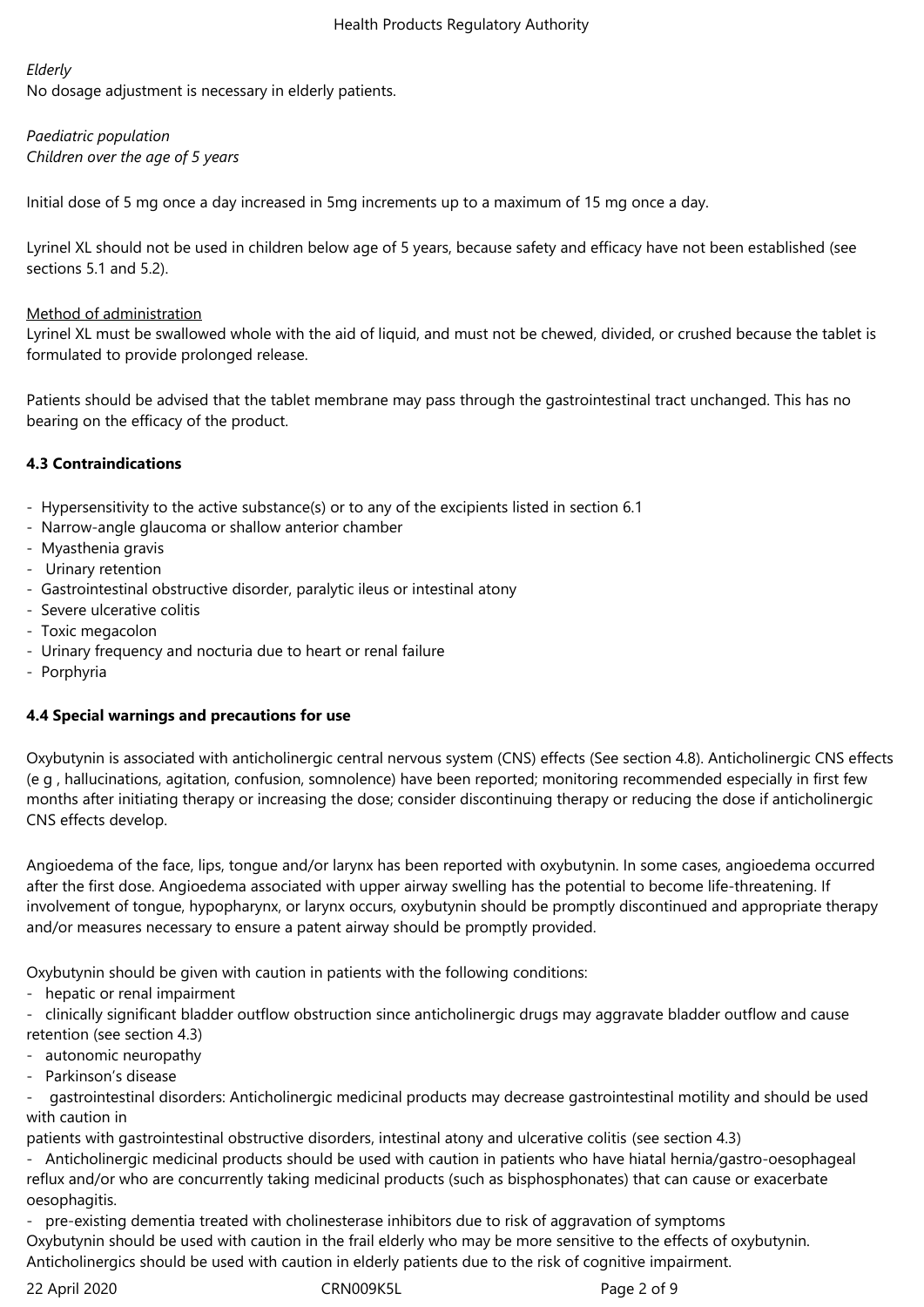If urinary tract infection is present, an appropriate antibacterial therapy should be started.

Oxybutynin may aggravate tachycardia (and thus the symptoms of hyperthyroidism, congestive heart failure, cardiac arrhythmia, coronary heart disease, hypertension), cognitive disorders and symptoms of prostatic hypertrophy.

When oxybutynin is used in patients with fever or in high environmental temperatures, this can cause heat prostration, or heat stroke, due to decreased sweating.

Patients with rare hereditary problems of galactose intolerance, the Lapp lactase deficiency or glucose-galactose malabsorption should not take this medicine.

Oxybutynin may reduce salivary secretions, which could result in dental caries, parodontotsis or oral candidiasis.

As oxybutynin can cause angle-closure glaucoma, visual acuity and intraocular pressure should be monitored periodically during therapy. Patients should be advised to contact a physician immediately if they are aware of a sudden loss of visual acuity or ocular pain.

#### Paediatric population

Oxybutynin hydrochloride is not recommended for use in children below age 5 years due to insufficient data on safety and efficacy.

There is limited evidence supporting the use of Oxybutynin in children with monosymptomatic nocturnal enuresis (not related to detrusor overactivity).

In children over 5 years of age, Oxybutynin hydrochloride should be used with caution as they may be more sensitive to the effects of the product, particularly the CNS and psychiatric adverse reactions.

#### **4.5 Interaction with other medicinal products and other forms of interactions**

The anticholinergic activity of oxybutynin is increased by concurrent use of other anticholinergics or medicinal products with anticholinergic activity, such as amantadine and other anticholinergic antiparkinsonian medicinal products (e.g. biperiden, levodopa), antihistamines, antipsychotics (e.g. phenothiazines, butyrophenones, clozapine), quinidine, digitalis, tricyclic antidepressants, atropine and related compounds like atropinic antispasmodics and dipyridamole. Anticholinergic agents may potentially alter the absorption of some concomitantly administered drugs due to anticholinergic effects on gastrointestinal motility. They may also antagonize the gastrointestinal prokinetic effects of metoclopramide and domperidone.

Sublingual nitrates may fail to dissolve under the tongue owing to dry mouth, resulting in reduced therapeutic effect.

Oxybutynin is metabolised by cytochrome P450 isoenzyme CYP3A4. Concomitant administration with a CYP3A4 inhibitor can inhibit oxybutynin metabolism and increase oxybutynin exposure.Mean oxybutynin chloride concentrations were approximately 2 fold higher when Lyrinel **XL** was administered with ketoconazole, a potent CYP3A4 inhibitor. Other inhibitors of cytochrome P450 3A4 enzyme system, such as antimycotic agents (e.g. itraconazole and fluconazole) or macrolide antibiotics (e.g. erythromycin), may increase oxybutynin exposure. The clinical relevance of such potential interaction is not known. Caution should be used when such drugs are co-administered.

Concomitant use with cholinesterase inhibitors may result in reduced cholinesterase inhibitor efficacy.

Patients should be informed that alcohol may enhance the drowsiness caused by anticholinergic agents such as oxybutynin.

#### Paediatric population

Interaction studies have only been performed in adults. It is not known whether the extent of interactions in the paediatric population is similar to that in adults.

#### **4.6 Fertility, pregnancy and lactation**

22 April 2020 CRN009K5L Page 3 of 9 Pregnancy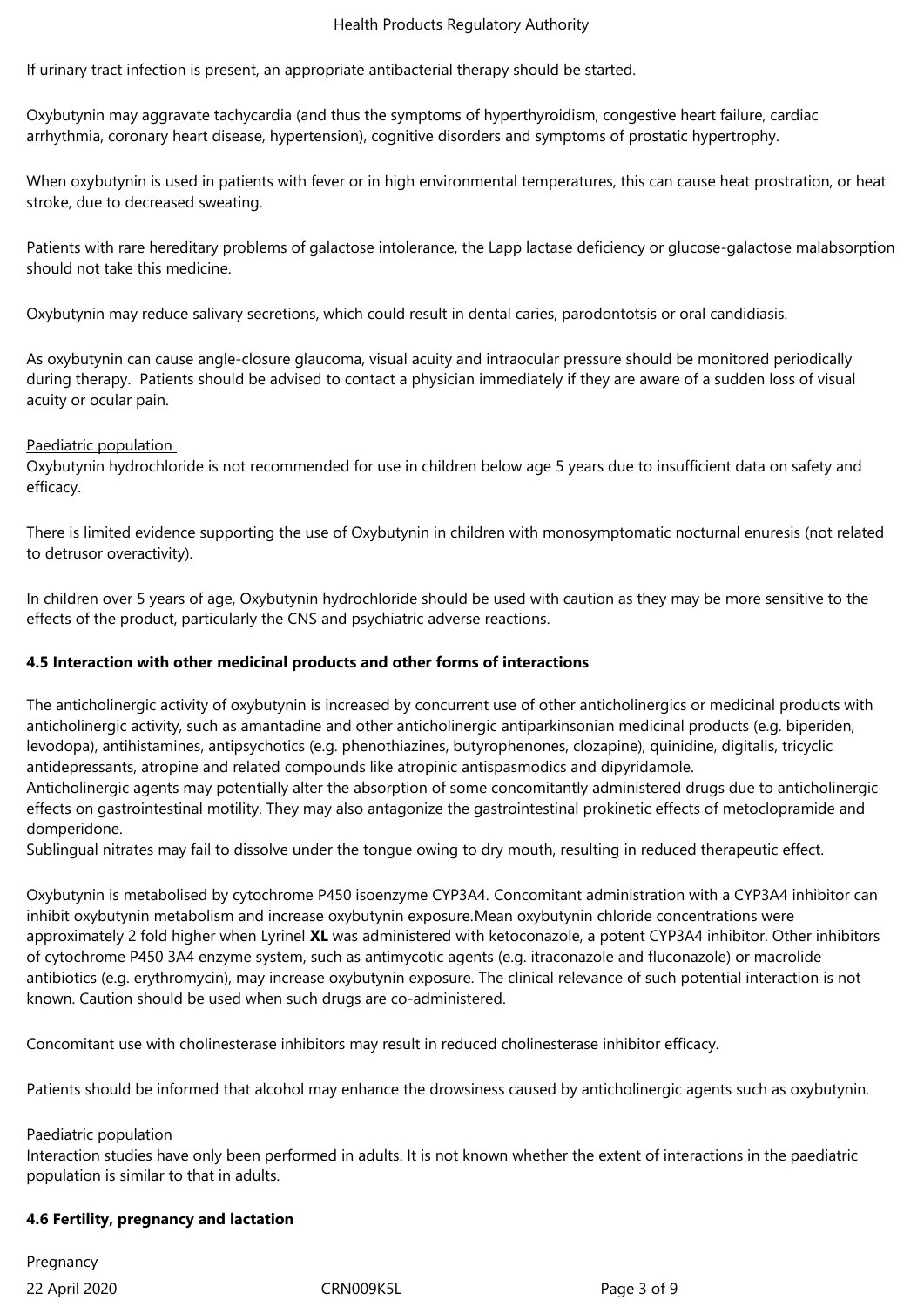There are no adequate data on the use of oxybutynin in pregnant women. Studies in animals have shown minor reproductive toxicity (see section 5.3). Lyrinel XL is not recommended during pregnancy.

# Breastfeeding

When oxybutynin is used during breastfeeding, a small amount is excreted in the mother's milk. The effect on newborns/infants is unknown. Use of Lyrinel XL during breast feeding is therefore not recommended.

# Fertility

Reproduction studies with oral oxybutynin in the mouse, rat, hamster, and rabbit showed no evidence of impaired fertility.

# **4.7 Effects on ability to drive and use machines**

Oxybutynin has minor influence on the ability to drive and use machines. Oxybutynin may produce drowsiness or blurred vision; therefore, patients should be cautioned regarding activities requiring mental alertness such as driving, operating machinery or performing hazardous work while taking this drug.

# **4.8 Undesirable effects**

## Summary of the safety profile

The most common adverse reactions reported during clinical trials by > 5% of patients were dry mouth, constipation, diarrhoea, headache, somnolence and dizziness.

Serious adverse reactions associated with oxybutynin include anticholinergic central nervous system effects (see section 4.4).

## List of adverse reactions

The safety of Lyrinel XL was evaluated in five double-blind, controlled (i.e., placebo or active comparator) clinical trials for the management of overactive bladder, in which 759 adult subjects received doses ranging from 5 to 20 mg/day. Additionally, safety was evaluated in one open-label (i.e., active comparator) clinical trial, in which 60 paediatric subjects received doses of 10 or 15 mg/day, Table 1 below reflects the adverse drug reactions reported with Lyrinel XL in clinical trials in adults and from postmarketing experience. Adverse drug reactions reported in the paediatric clinical trial are shown in Table 2.

# **Table 1: Adverse drug reactions reported in clinical trials in adults and from postmarketing experience**

|                                           | <b>Very</b><br>Common<br>$\geq 1/10$ | Common<br>≥1/100 to <1/10  | <b>Uncommon</b><br>≥1/1,000 to<br>< 1/100                                   | Rare<br>≥1/10,000<br>to<br>$1/1000$ | Not Known*                                                                                                                                                               |
|-------------------------------------------|--------------------------------------|----------------------------|-----------------------------------------------------------------------------|-------------------------------------|--------------------------------------------------------------------------------------------------------------------------------------------------------------------------|
| <b>Infections and infestations</b>        |                                      | Urinary tract<br>infection |                                                                             |                                     |                                                                                                                                                                          |
| <b>Immune System Disorders</b>            |                                      |                            | Hypersensitivity                                                            |                                     | Anaphylactic<br>reaction                                                                                                                                                 |
| <b>Metabolism and nutrition disorders</b> |                                      |                            | Anorexia, Fluid<br>retention,<br>Decreased<br>appetite                      |                                     |                                                                                                                                                                          |
| <b>Psychiatric disorders</b>              |                                      | Insomnia,                  | Hallucinations,<br>Confusional<br>state, Agitation,<br>Memory<br>impairment |                                     | Psychotic<br>disorder,<br>Anxiety,<br>Nightmares<br>and Paranoia,<br>Symptoms of<br>depression,<br>Dependence<br>(in patients<br>with history<br>of drug or<br>substance |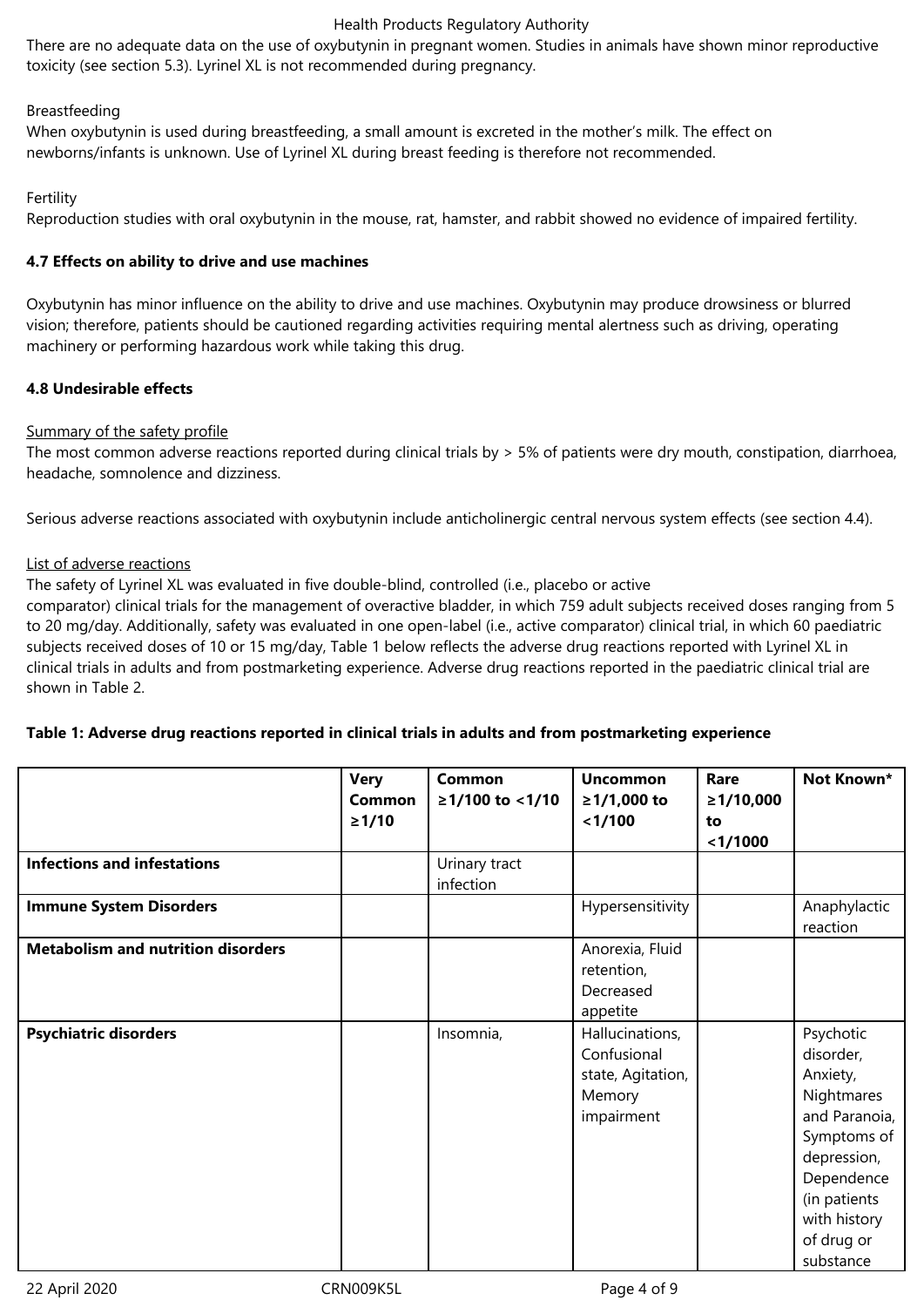|                                                                | <b>Very</b><br>Common<br>≥1/10 | de la componeción de la contente de la componeción de la contenta de la contenta de la contenta de la contenta<br><b>Common</b><br>≥1/100 to <1/10 | <b>Uncommon</b><br>≥1/1,000 to<br>< 1/100                                          | Rare<br>≥1/10,000<br>to<br>$1/1000$ | Not Known*                                                                                                                                                                                         |
|----------------------------------------------------------------|--------------------------------|----------------------------------------------------------------------------------------------------------------------------------------------------|------------------------------------------------------------------------------------|-------------------------------------|----------------------------------------------------------------------------------------------------------------------------------------------------------------------------------------------------|
|                                                                |                                |                                                                                                                                                    |                                                                                    |                                     | abuse)                                                                                                                                                                                             |
| Nervous system disorders                                       |                                | Somnolence,<br>Dizziness,<br>Headache,<br>Dysgeusia                                                                                                | Convulsions                                                                        |                                     | Cognitive<br>disorders                                                                                                                                                                             |
| <b>Eye disorders</b>                                           |                                | Vision blurred, Dry<br>eye                                                                                                                         | Angle closure<br>glaucoma                                                          |                                     | Mydriasis,<br>Ocular<br>hypertension                                                                                                                                                               |
| <b>Cardiac disorders</b>                                       |                                | Palpitations                                                                                                                                       | Arrhythmia,<br>Tachycardia                                                         |                                     |                                                                                                                                                                                                    |
| <b>Vascular disorders</b>                                      |                                |                                                                                                                                                    | Hypertension,<br>Flushing                                                          |                                     |                                                                                                                                                                                                    |
| Respiratory, thoracic and mediastinal<br>disorders             |                                | Oropharyngeal<br>pain, Cough,<br>Nasal dryness, Dry<br>throat                                                                                      | Dysphonia,<br>Nasal<br>congestion,<br>Throat irritation                            |                                     |                                                                                                                                                                                                    |
| <b>Gastrointestinal disorders</b>                              | Dry<br>mouth                   | Gastroesophageal<br>reflux disease,<br>Abdominal pain,<br>Dyspepsia,<br>Constipation,<br>Diarrhoea, Nausea,<br>Flatulence                          | Dysphagia,<br>Abdominal<br>discomfort,<br>Frequent bowel<br>movements,<br>Vomiting |                                     | Pseudo-obstr<br>uction in<br>patients at<br>risk (elderly<br>or patients<br>with<br>constipation<br>and treated<br>with other<br>medicinal<br>products that<br>decrease<br>intestinal<br>motility) |
| Skin and subcutaneous tissue disorders                         |                                | Dry skin, Pruritus                                                                                                                                 | Urticaria, Rash                                                                    |                                     | Angioedema,<br>Hypohidrosis                                                                                                                                                                        |
| <b>Renal and urinary disorders</b>                             |                                | Dysuria, Urinary<br>hesitation                                                                                                                     | Urinary<br>retention,<br>Residual urine                                            |                                     | Impotence                                                                                                                                                                                          |
| <b>General disorders and administration site</b><br>conditions |                                | Fatigue                                                                                                                                            | Chest<br>discomfort,<br>Mucosal<br>dryness, Thirst                                 |                                     |                                                                                                                                                                                                    |
| <b>Investigations</b>                                          |                                | Residual urine<br>volume <sup>+</sup>                                                                                                              |                                                                                    |                                     |                                                                                                                                                                                                    |
| Injury, poisoning and procedural<br>complications              |                                |                                                                                                                                                    | Fall                                                                               |                                     | Heat stroke                                                                                                                                                                                        |

\*Cannot be estimated from the available clinical data.

+ The bundled term residual urine volume consists of the preferred terms residual urine volume and residual urine volume increased.

Description of selected adverse reactions

The following postmarketing adverse reactions listed in Table 1 are from postmarketing reports only (not seen in clinical trials), with the frequency category estimated from clinical trial safety data comprising 759 patients: hallucinations, agitation, memory impairment, and convulsions. These estimates represent the upper limit of the 95% CI.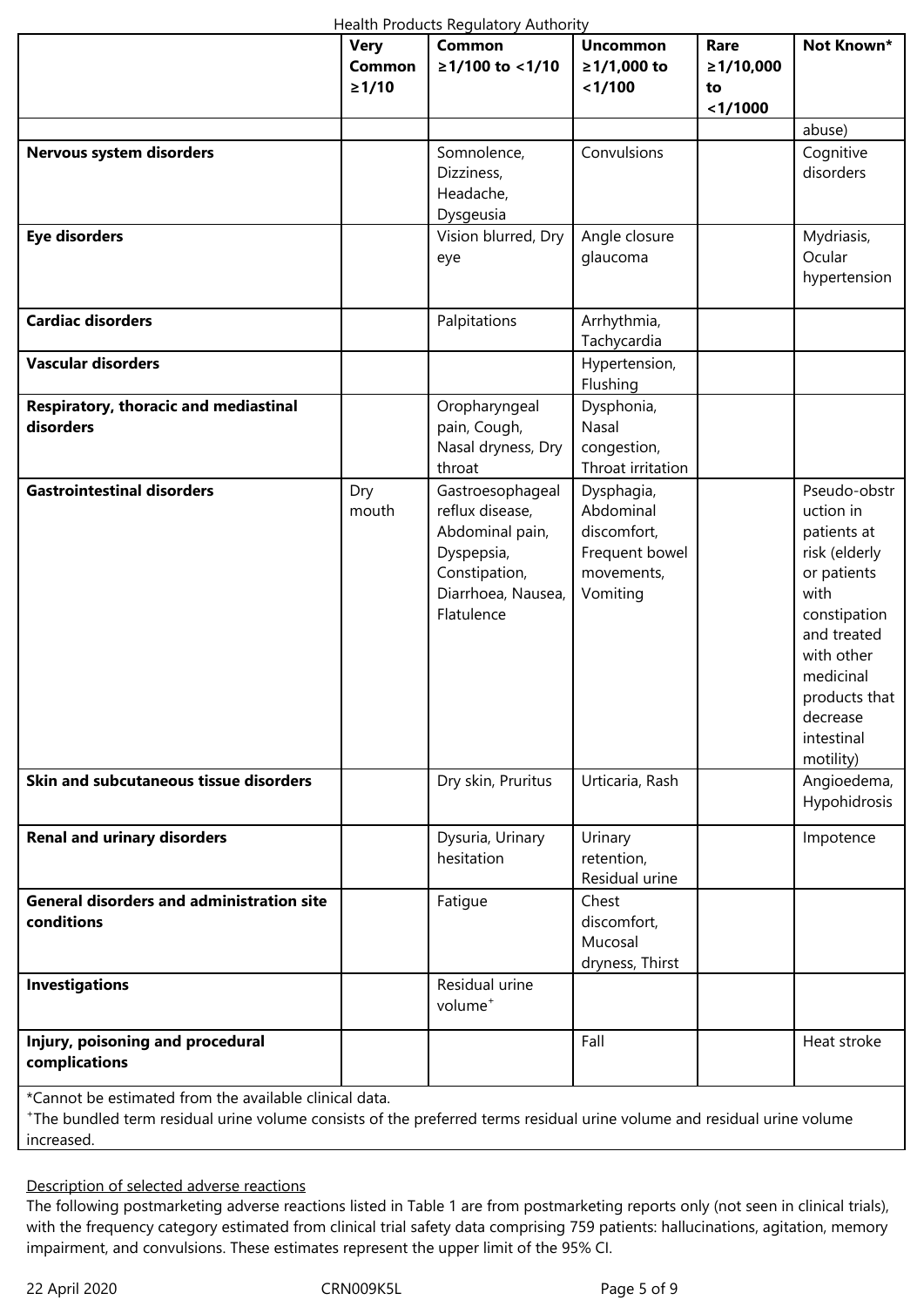As with our mouth was the most frequently reported adverse draw model adverse drug reported adverse drug reported adverse drug reported adverse drug reaction. However, in clinical contraction. However, in clinical contrac studies, dry mouth has been less frequently reported with Lyrinel XL than with oxybutynin immediate release formulations. For patients who required final doses of 5 or 10 mg of Lyrinel XL, the relative incidence of dry mouth that occurred at any dose level was 1.8 times lower compared with patients who required final doses >10 mg.

# Paediatric population

The safety of Lyrinel XL was evaluated in 60 paediatric subjects (age range 5 to 15 years; dose range 10-15 mg/day) who participated in an open-label, active control, three-arm clinical trial. Adverse drug reactions reported by Lyrinel XL-treated paediatric subjects in this clinical trial are shown in Table 2.

|                                   | Very Common ≥1/10 | <b>Common</b><br>$≥1/100$ to <1/10 | <b>Uncommon</b><br>≥1/1,000 to <1/100 | Rare<br>≥1/10,000 to <1/1000 |
|-----------------------------------|-------------------|------------------------------------|---------------------------------------|------------------------------|
| <b>Metabolism and nutrition</b>   |                   | Anorexia                           |                                       |                              |
| disorders                         |                   |                                    |                                       |                              |
| <b>Psychiatric disorders</b>      |                   | Insomnia                           |                                       |                              |
| Nervous system disorders          |                   | Headache                           |                                       |                              |
| <b>Vascular disorders</b>         |                   | Flushing                           |                                       |                              |
| <b>Gastrointestinal disorders</b> | Constipation      | Diarrhoea                          |                                       |                              |
| Skin and subcutaneous tissue      |                   | Rash, Pruritus                     |                                       |                              |
| disorders                         |                   |                                    |                                       |                              |

#### **Table 2: Adverse drug reactions reported in clinical trials with paediatric subjects**

## **Reporting of suspected adverse reactions**

Reporting suspected adverse reactions after authorisation of the medicinal product is important. It allows continued monitoring of the benefit/risk balance of the medicinal product. Healthcare professionals are asked to report any suspected adverse reactions via:

HPRA Pharmacovigilance Earlsfort Terrace IRL - Dublin 2 Tel: +353 1 6764971 Fax: +353 1 6762517 Website: www.hpra.ie e-mail: medsafety@hpra.ie

# **4.9 Over[dose](http://www.hpra.ie/)**

The sy[mptoms of overdose](mailto:imbpharmacovigilance@imb.ie) with oxybutynin progress from an intensification of the usual CNS disturbances (from restlessness and excitement to psychotic behaviour), circulatory changes (flushing, fall in blood pressure, circulatory failure etc.), respiratory failure, paralysis and coma.

Measures to be taken include: administration of physostigmine by slow intravenous injection.

Fever should be treated symptomatically with tepid sponging or ice packs. In pronounced restlessness or excitation, diazepam may be given by intravenous injection. Tachycardia may be treated with intravenous propranolol and urinary retention managed by bladder catheterisation.

In the event of progression of curare-like effects to paralysis of the respiratory muscles, mechanical ventilation will be required.

The continuous release of oxybutynin from Lyrinel XL should be considered in the treatment of overdose. Patients should be monitored for at least 24 hours.

#### **5 PHARMACOLOGICAL PROPERTIES**

22 April 2020 CRN009K5L Page 6 of 9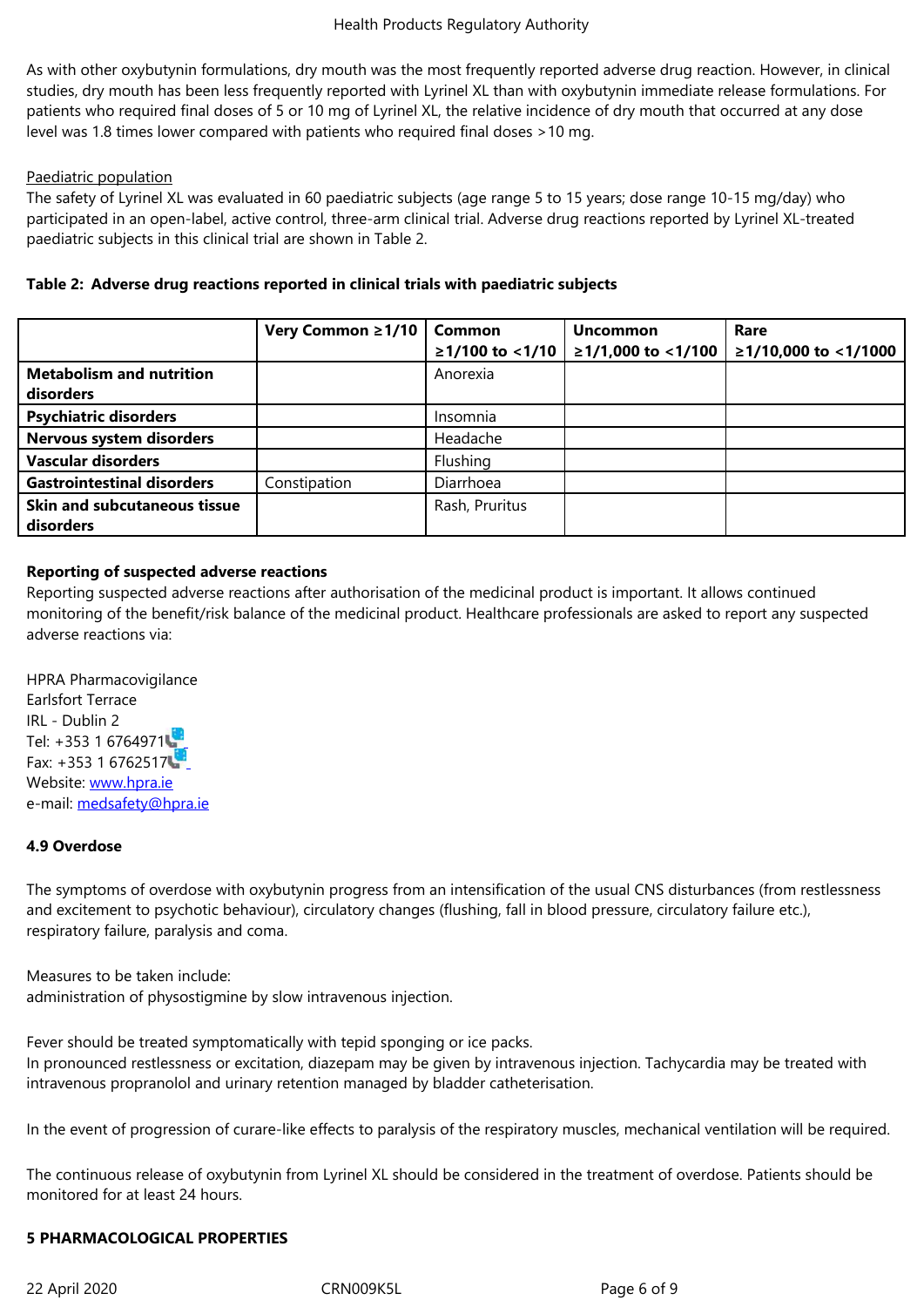#### **5.1 Pharmacodynamic properties**

Pharmacotherapeutic group: urinary antispasmodic, ATC code: G04B D04.

# Mechanism of action

Oxybutynin acts as a competitive antagonist of acetylcholine at post-ganglionic muscarinic receptors, resulting in relaxation of bladder smooth muscle.

# Pharmacodynamic effects

In patients with overactive bladder, characterized by detrusor muscle instability or hyperreflexia, cystometric studies have demonstrated that oxybutynin increases maximum urinary bladder capacity and increases the volume to first detrusor contraction. Oxybutynin thus decreases urinary urgency and frequency of both incontinence episodes and voluntary urination.

Oxybutynin is a racemic (50:50) mixture of R- and S- isomers. Antimuscarinic activity resides predominantly in the R-isomer. The R-isomer of oxybutynin shows greater selectivity for the  $M_1$  and  $M_3$  muscarinic subtypes (predominant in bladder detrusor muscle and parotid gland) compared to the  $M<sub>2</sub>$  subtype (predominant in cardiac tissue). The active metabolite, N-desethyloxybutynin, has pharmacological activity on the human detrusor muscle that is similar to that of oxybutynin *in vitro* studies, but has a greater binding affinity for parotid tissue than oxybutynin. The free base form of oxybutynin is pharmacologically equivalent to oxybutynin hydrochloride.

## Paediatric population

An open-label study was conducted to evaluate the efficacy and safety of Lyrinel XL in children aged 6-15 years with detrusor hyperreflexia due to neurogenic conditions, all used clean intermittent catheterisation, and all were current uses of 10 or 15mg oxybutynin hydrochloride administered as Ditropan syrup, Ditropan tablets or Ditropan XL extended-release tablets. The study results showed that there was an increase from baseline in mean urine volume per catheterisation, an increase from baseline in mean urine volume after morning awakening, from baseline in the mean percentage of catheterisations without a leaking episode, an increase from baseline in mean maximum cystometric capacity, a decrease from baseline in mean detrusor pressure at maximum cystometric pressure and a reduction in the percentage of patients demonstrating uninhibited detrusor contractions as shown in the table below.

| Change in Baseline to Week 24                                                                                   |     |             |                 |  |  |
|-----------------------------------------------------------------------------------------------------------------|-----|-------------|-----------------|--|--|
| Parameter                                                                                                       | n   | Mean (SEM)  | Range           |  |  |
| Average volume per catheterisation (mL)                                                                         | 109 | 25.5(5.9)   | -292 to 245     |  |  |
| Volume of 1 <sup>st</sup> catheterisation after morning awakening (mL)                                          | 109 | 33.0 (8.3)  | $-223$ to $450$ |  |  |
| Maximal bladder capacity (mL)*                                                                                  | 105 | 75.4 (9.8)  | -150 to 420     |  |  |
| Detrusor pressure at maximal bladder capacity (cm $H_2O$ )*                                                     | 105 | $-9.2(2.3)$ | $-102$ to 64    |  |  |
| Intravesical pressure at maximal bladder capacity (cm $H_2O$ )*                                                 | 105 | $-7.5(2.5)$ | $-108$ to 76    |  |  |
| *Urodynamic studies                                                                                             |     |             |                 |  |  |
| At baseline, 66 of 116 (56.9%) patients had uninhibited detrusor contractions $\geq$ 15 cm H <sub>2</sub> O. At |     |             |                 |  |  |
| Week 24, 30 of 105 (28.6%) patients had uninhibited contractions $\geq$ 15 cm H <sub>2</sub> O. The             |     |             |                 |  |  |
| percentage of catheterisations without a leaking accident increased from 36.0% at baseline to                   |     |             |                 |  |  |
| 55.5% at Week 24.                                                                                               |     |             |                 |  |  |

# **5.2 Pharmacokinetic properties**

Absorption

Following the first dose of Lyrinel XL, oxybutynin plasma concentrations rise for 4 to 6 hours; thereafter, concentrations are maintained for up to 24 hours, thus reducing the fluctuations between peak and trough concentrations associated with oxybutynin immediate release formulations.

Absolute bioavailability of immediate release oxybutynin has been estimated to be 2-11%.The relative bioavailabilities of R-oxybutynin and S-oxybutynin from Lyrinel XL are 156% and 187% respectively, compared with oxybutynin immediate release. After a 10 mg single dose of Lyrinel XL, the peak plasma concentrations of R-oxybutynin and S-oxybutynin, achieved after  $12.7\pm5.4$  and  $11.8\pm5.3$  hours respectively, are  $1.0\pm0.6$  and  $1.8\pm1.0$  ng/ml, and the plasma concentration time profiles of both enantiomers are similar in shape.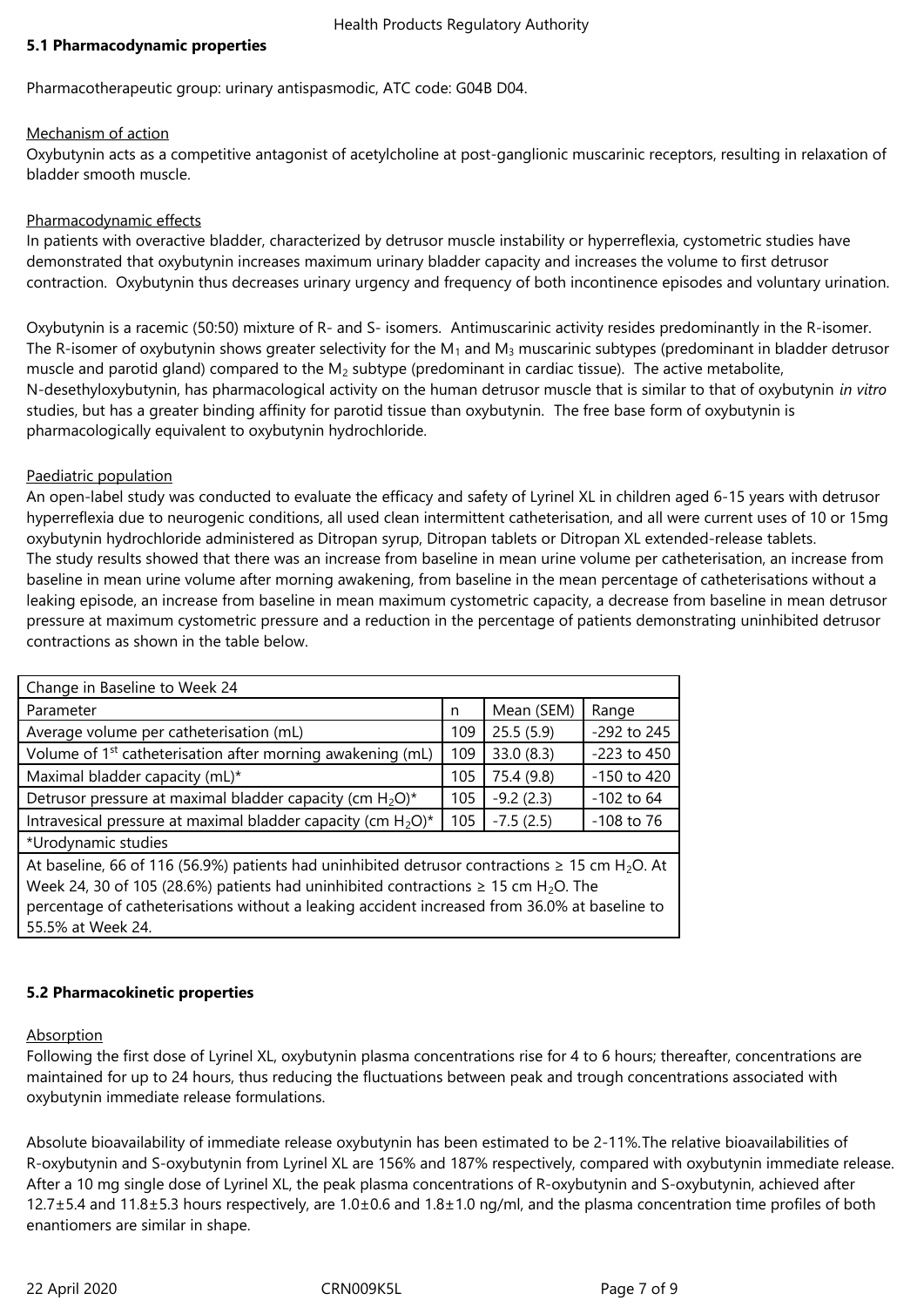The pharmacokinetics of Lyrinel XL are unaffected by food intake.

# **Distribution**

Oxybutynin is widely distributed in body tissues following systemic absorption. The volume of distribution was estimated to be 193 L after intravenous administration of 5 mg oxybutynin hydrochloride. Both enantiomers of oxybutynin are highly bound (>99%) to plasma proteins. Both enantiomers of desethyloxybutynin are also highly bound (>97%) to plasma proteins. The major binding protein is alpha-1 acid glycoprotein.

# Biotransformation and Excretion

Oxybutynin is extensively metabolised by the liver, primarily by the cytochrome P450 enzyme system, particularly CYP3A4 found mostly in the liver and gut wall. Its metabolic products include phenylcyclohexylglycolic acid, which is pharmacologically inactive, and desethyloxybutynin, which is pharmacologically active. Following Lyrinel XL administration, area under the plasma concentration profiles of R- and S-desethyloxybutynin are 73% and 92% respectively of those observed with oxybutynin immediate release formulations. Following intravenous administration of 5 mg oxybutynin, clearance was estimated to be 26 L/h. Less than 0.1% of the administered dose is excreted unchanged in the urine. The elimination half-life is 13.2±10.3 hours for R-oxybutynin and 12.4±6.1 hours for S-oxybutynin.

# Special Populations

## *Paediatric population*

The steady-state pharmacokinetics of Lyrinel XL were evaluated in a limited number of children aged 6-15 years with detrusor overactivity associated with a neurological condition (e.g., spina bifida) receiving 10 or 15 mg total daily doses of Lyrinel XL. The pharmacokinetics of Lyrinel XL in these paediatric patients were consistent with those reported for adults. The table below summarizes maximum and average plasma concentrations for each of the four analytes, R- and S-Oxybutynin and R- and S-Desethyloxybutynin, by age group and total daily dose.

| Mean (SD) Maximum and Average Concentrations (ng/mL) of R-<br>and S-Oxybutynin and R- and S-Desethyloxybutynin in Children |                                      |           |                            |                  |  |  |
|----------------------------------------------------------------------------------------------------------------------------|--------------------------------------|-----------|----------------------------|------------------|--|--|
| Following Administration of 10 and 15 mg Lyrinel XL Once Daily                                                             |                                      |           |                            |                  |  |  |
|                                                                                                                            | Age $<$ 10 yrs <sup>a</sup>          |           | Age $>10$ yrs <sup>b</sup> |                  |  |  |
| Dose/Analyte                                                                                                               | $C_{\text{avg}}$<br>$C_{\text{max}}$ |           | $C_{\text{max}}$           | $C_{\text{avg}}$ |  |  |
| 10 mg Dose                                                                                                                 |                                      |           |                            |                  |  |  |
| R-Oxybutynin                                                                                                               | 1.39(0.1)                            | 0.91(0.2) | 1.37(0.9)                  | 1.06(0.8)        |  |  |
| S-Oxybutynin                                                                                                               | 2.46(0.5)                            | 1.58(0.5) | 2.45(1.7)                  | 2.00(1.5)        |  |  |
| R-Desethyloxybutynin                                                                                                       | 15.4(2.2)                            | 8.74(2.8) | 13.2 (9.7)                 | 9.48(6.8)        |  |  |
| S-Desethyloxybutynin                                                                                                       | 6.81(0.9)                            | 4.38(1.8) | 8.05(6.7)                  | 6.70(6.1)        |  |  |
| 15 mg Dose                                                                                                                 |                                      |           |                            |                  |  |  |
| R-Oxybutynin                                                                                                               | 2.59(1.4)                            | 1.78(0.8) | 2.16(2.0)                  | 1.86(2.0)        |  |  |
| S-Oxybutynin                                                                                                               | 5.03(3.2)                            | 3.67(2.1) | 3.29(2.7)                  | 2.80(2.7)        |  |  |
| R-Desethyloxybutynin                                                                                                       | 23.0 (11.0)                          | 16.2(6.0) | 27.8 (22)                  | 20.8(22)         |  |  |
| S-Desethyloxybutynin                                                                                                       | 13.3(7.9)                            | 10.3(6.1) | 12.2(6.8)                  | 9.13(7.5)        |  |  |
| $a - 10$ mg: n=3; 15 mg: n=6                                                                                               |                                      |           |                            |                  |  |  |
| $b - 10$ mg: n=5; 15 mg: n=2                                                                                               |                                      |           |                            |                  |  |  |

#### Linearity/non-linearity

The pharmacokinetic parameters (Cmax and AUC) of oxybutynin and desethyloxybutynin are dose proportional following administration of 5-20 mg of Lyrinel XL. Steady state oxybutynin plasma concentrations are achieved by Day 3 of repeated Lyrinel XL dosing, with no observed change in oxybutynin and desethyloxybutynin pharmacokinetic parameters over time. These characteristics support linearity in the pharmacokinetics for oxybutynin.

# **5.3 Preclinical safety data**

Non-clinical data reveal no special hazard for humans based on studies of acute toxicity, repeat dose toxicity, genotoxicity, carcinogenic potential and local toxicity. In a fertility study of subcutaneous oxybutynin injections in rats, female fertility was impaired while no effect was noted in male animals. In a rabbit embryotoxicity study, organ anomalies were observed in the presence of maternal toxicity at a dose of 0.4 mg/kg/day subcutaneously. The relevance to human safety is unknown.

# **6 PHARMACEUTICAL PARTICULARS**

22 April 2020 CRN009K5L Page 8 of 9